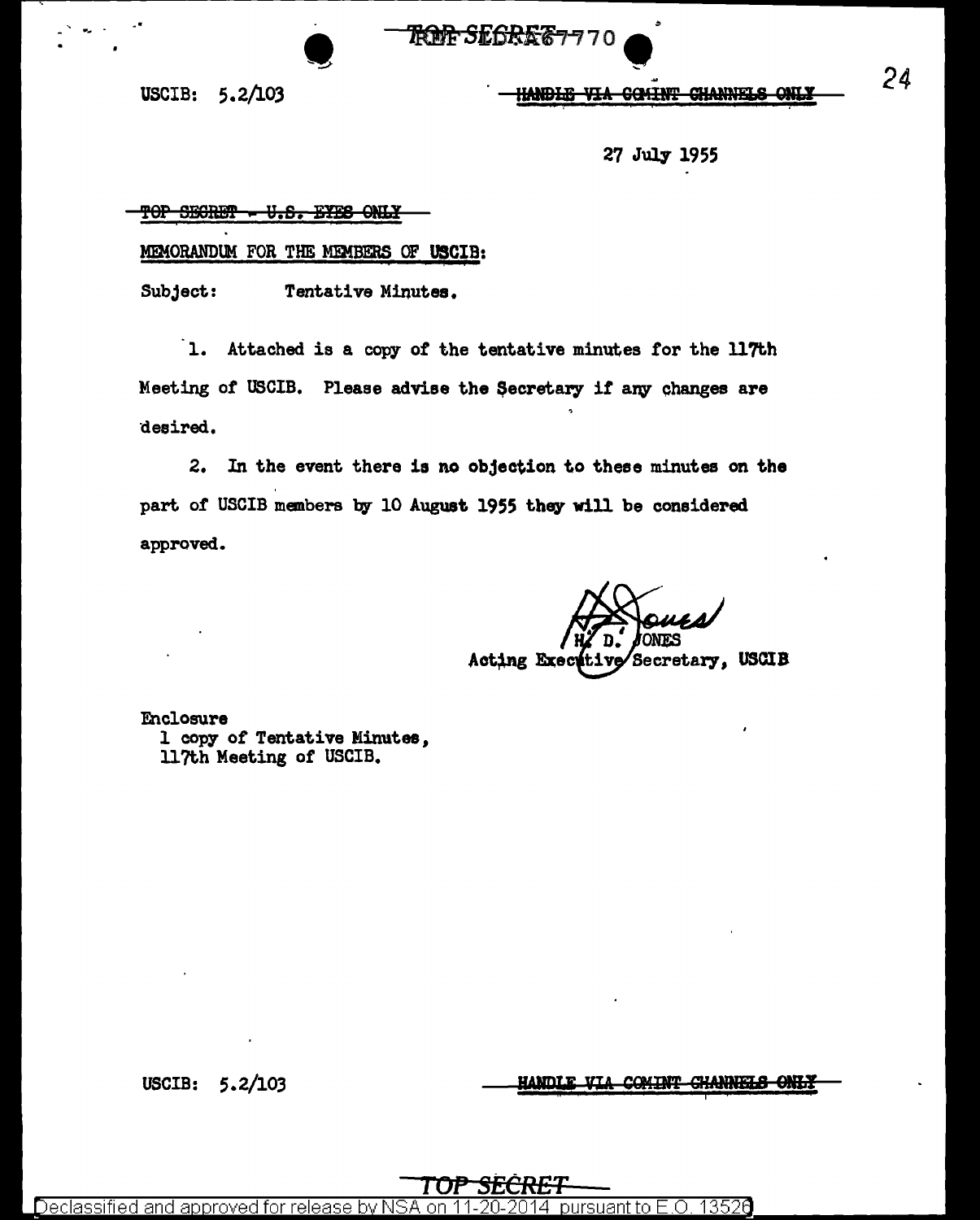CONFIDENTIAL - U.S. EYES ONLY

•

#### ONE HUNDRED SEVENTEENTH MEETING

## OF THE

### UNITED STATES COMMUNICATIONS INTELLIGENCE BOARD

## Mr. Allen W. Dulles, Chairman

 $\frac{1}{2}$ 

PRESENT:

| STATE:             | Mr. W. Park Armstrong, Jr.                                                                                                                  |
|--------------------|---------------------------------------------------------------------------------------------------------------------------------------------|
| DEFENSE:           | Mr. William H. Godel<br>(for General Graves B. Erskine, USMC (Ret.))                                                                        |
| FBI:               | Mr. Victor P. Keay<br>(for Mr. L. V. Boardman)                                                                                              |
| <u>NSA:</u>        | Lt. General Ralph J. Canine, USA                                                                                                            |
| <b>ARMY:</b>       | Major General Robert A. Schow<br>(for Major General Arthur G. Trudeau)                                                                      |
| NAVY:              | Rear Admiral Carl F. Espe                                                                                                                   |
| AIR FORCE:         | Major General John B. Samford                                                                                                               |
| $CLA$ :            | Mr. Huntington D. Sheldon                                                                                                                   |
| ACTG. EXEC. SECY.: | Mr. H. D. Jones                                                                                                                             |
| SECRETARIAT:       | Lt. Colonel Henry C. Simmons, USAF<br>Mrs. Daphne O. Tucker                                                                                 |
| ALSO PRESENT:      |                                                                                                                                             |
| <b>STATE:</b>      | Mr. T. Achilles Polyzoides<br>Mr. Robert G. Walker                                                                                          |
| DEFENSE:           | Mr. Philip J. Patton                                                                                                                        |
| NSA:               | Major General John B. Ackerman, USAF<br>Captain Jack S. Holtwick, Jr., USN<br>Lt. Commander Paul J. Karl, Jr., USN<br>Mr. Benson K. Buffham |

## CONFIDENTIAL-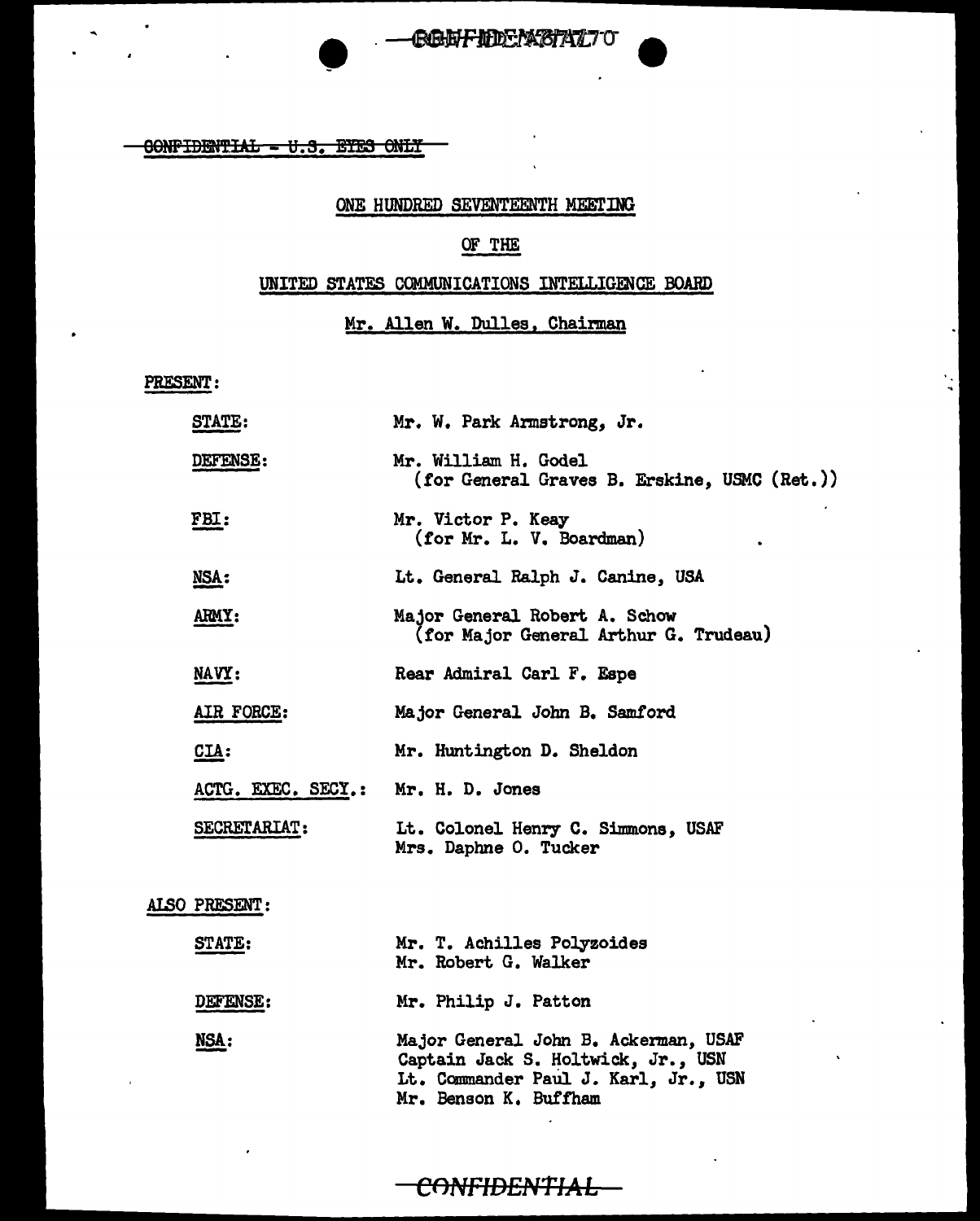

|                       | Major General Harry Reichelderfer<br>Lt. Colonel Richard Leffers<br>Major Arnie L. Millican |
|-----------------------|---------------------------------------------------------------------------------------------|
| NAVY:                 | Commander Frederick E. Welden                                                               |
| AIR FORCE:            | Captain Allen T. Miller                                                                     |
| CIA:                  | <u>Mr. Robert Amory, Jr.</u>                                                                |
| NGA                   | Dr. Halph Clark<br>Mr. Frank B. Rowlett                                                     |
| <b>TTEE CHAIRMAN:</b> | Major William R. Culmer, USA (SECCOM)                                                       |

<del>ѬѨӔ҈ҜѬѨ҂</del>

The 117th Meeting of the United States Communications Intelligence<br>Board was held in the Director's Conference Room, Administration<br>Building, Central Intelligence Agency, at 1430, Tuesday, 12 July 1955.

# CONFIDENTIAL